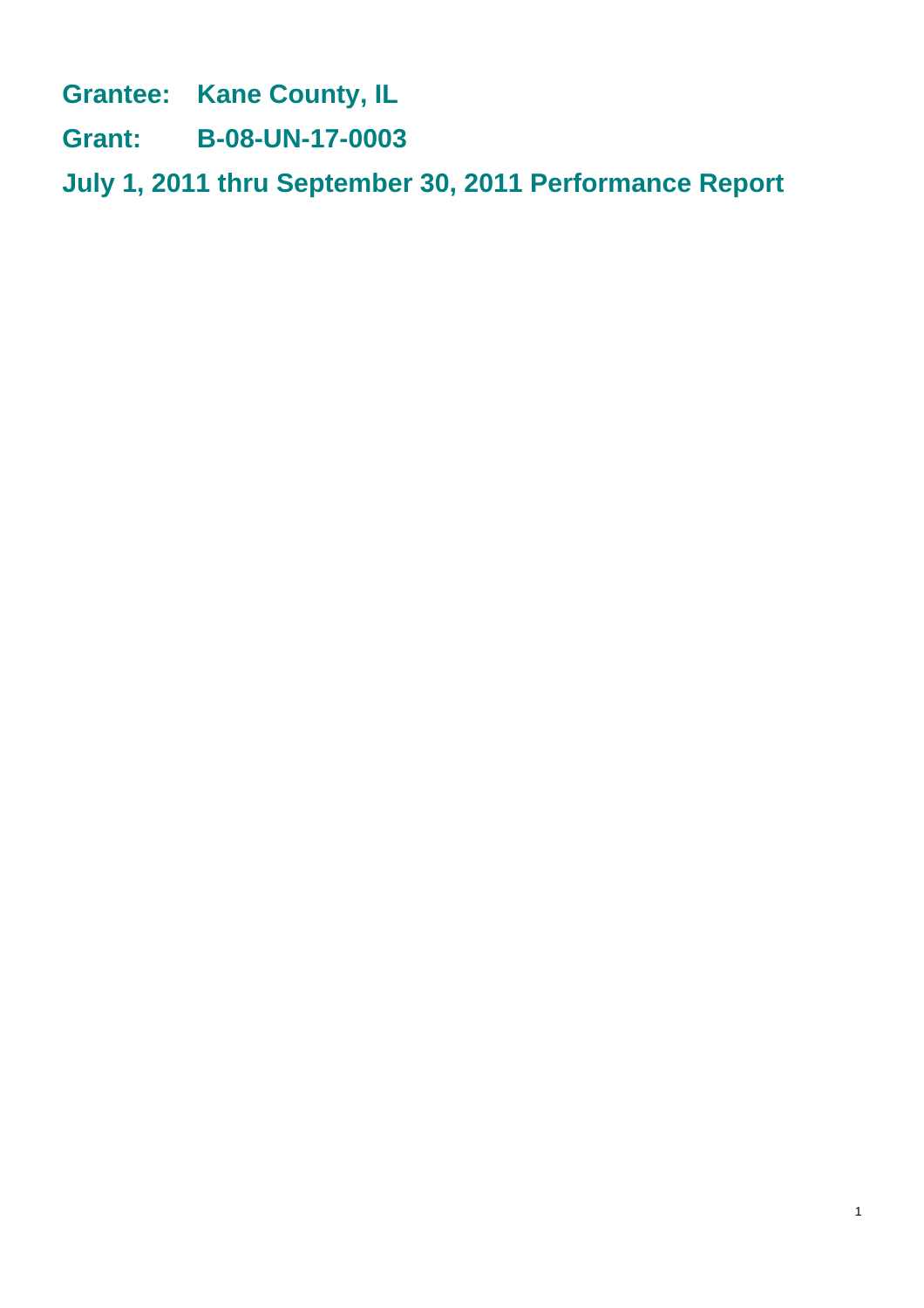| <b>Grant Number:</b><br>B-08-UN-17-0003 | <b>Obligation Date:</b>                               |
|-----------------------------------------|-------------------------------------------------------|
| <b>Grantee Name:</b><br>Kane County, IL | <b>Award Date:</b>                                    |
| <b>Grant Amount:</b><br>\$2,576,369.00  | <b>Contract End Date:</b>                             |
| <b>Grant Status:</b><br>Active          | <b>Review by HUD:</b><br>Submitted - Await for Review |
| <b>QPR Contact:</b><br>Joshua Beck      |                                                       |

#### **Disasters:**

#### **NSP Declaration Number**

#### **Narratives**

#### **Areas of Greatest Need:**

Kane County has identified multiple areas of greatest need, these areas include the follwoing census tracts: 8501,8503.01,8503.02, 8502.01,8502.02, 8504, 8518.01,8518.02,8520, 8521, 8519.02,8529.02,8529.05,8530.01, 8530.02, 8530.04, 8505, 8506, 8501, 8545.02, 8524.03, 8524.02, 8507.02, 8525, 8526.01, 8526.02, 8520.01, 8520.03, 8520.02, 8521, 8522, 8522.01, 8522.02, 8523, 8525, 8527, 8528.02,8528.01, 8545.01, 8505, 8506, 8545.02, 8524.03, 8524.01, 8525.03, 8524.01, 8507.01, 8507.03, 8545.01, 8545, 8540.02, 8529.03, 8529.04

#### **Distribution and and Uses of Funds:**

NSP funds will be used by Development Partners approved by the Kane County NSP Commission to purchase and rehabilitate foreclosedupon homes.

**Definitions and Descriptions:**

**Low Income Targeting:**

**Acquisition and Relocation:**

**Public Comment:**

| <b>Overall</b>                                 | <b>This Report Period</b> | <b>To Date</b> |
|------------------------------------------------|---------------------------|----------------|
| <b>Total Projected Budget from All Sources</b> | N/A                       | \$2,847,102.39 |
| <b>Total CDBG Program Funds Budgeted</b>       | N/A                       | \$2,576,369.00 |
| <b>Program Funds Drawdown</b>                  | \$87.209.67               | \$2,384,856.44 |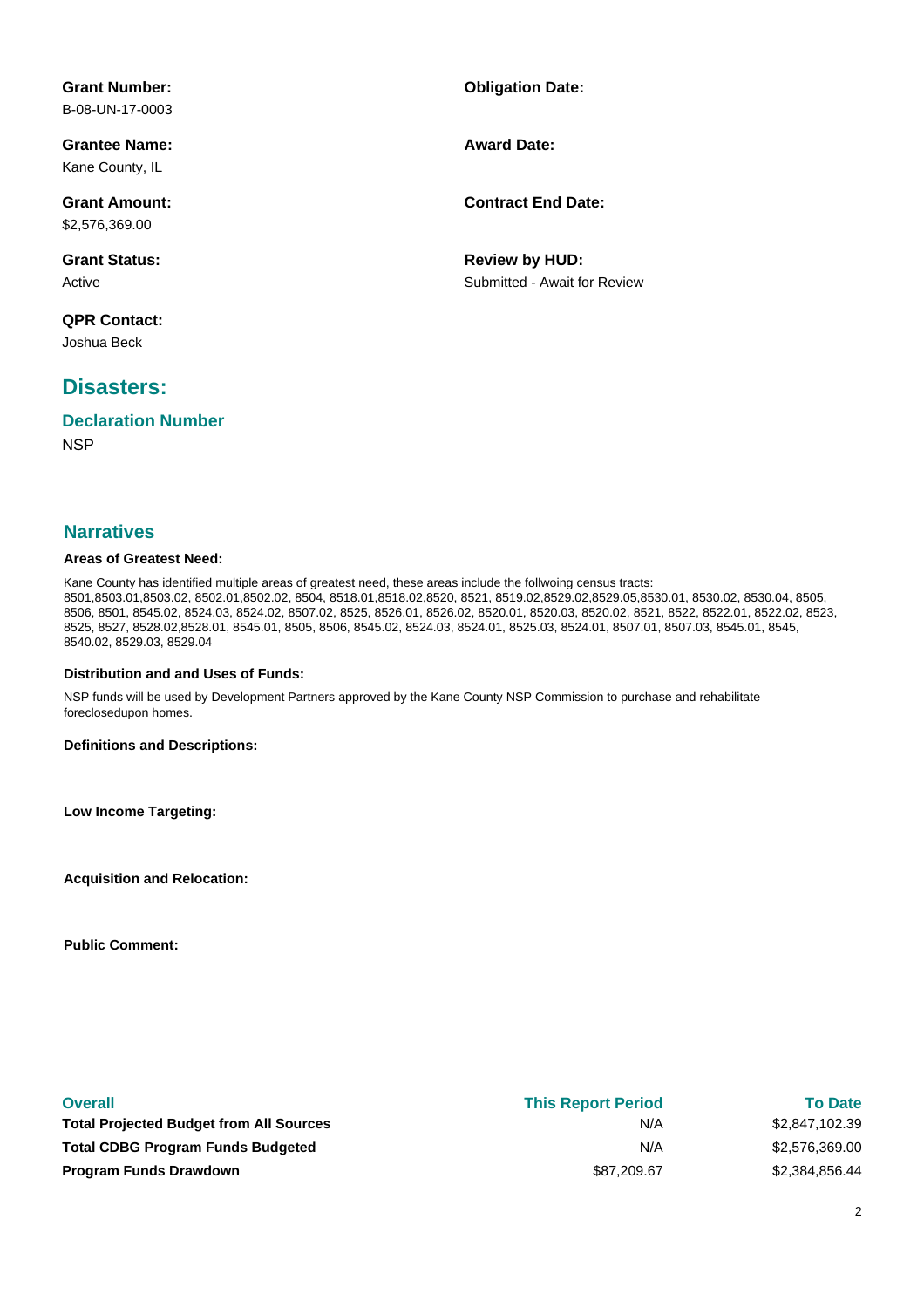| <b>Program Funds Obligated</b> | \$0.00       | \$2,576,369.00 |
|--------------------------------|--------------|----------------|
| <b>Program Funds Expended</b>  | \$103,443.92 | \$728.784.42   |
| <b>Match Contributed</b>       | \$0.00       | \$0.00         |
| <b>Program Income Received</b> | \$162,343,20 | \$293,317.12   |
| <b>Program Income Drawdown</b> | \$162,343.20 | \$293,317.12   |

## **Progress Toward Required Numeric Targets**

| <b>Requirement</b>                            | <b>Required</b> | <b>To Date</b> |
|-----------------------------------------------|-----------------|----------------|
| <b>Overall Benefit Percentage (Projected)</b> |                 | $0.00\%$       |
| <b>Overall Benefit Percentage (Actual)</b>    |                 | $0.00\%$       |
| <b>Minimum Non-Federal Match</b>              | \$0.00          | \$0.00         |
| <b>Limit on Public Services</b>               | \$386,455.35    | \$0.00         |
| <b>Limit on Admin/Planning</b>                | \$257,636.90    | \$132,134.00   |
| <b>Limit on State Admin</b>                   | \$0.00          | \$0.00         |

## **Progress Toward Activity Type Targets**

## **Progress Toward National Objective Targets**

| <b>National Objective</b>     | <b>Target</b> | <b>Actual</b> |
|-------------------------------|---------------|---------------|
| NSP Only - LH - 25% Set-Aside | \$644.092.25  | \$644,092.00  |

## **Overall Progress Narrative:**

As of September 30, 2011 Kane County had drawn and expended 104.0% of its NSP allocation. Below you find a financial summary of Kane County's Neighborhood Stabilization Program that inculdes entitlement funds and program income received to date:

\*\*Commitment of NSP funds to specific address -- \$2,869,686.00 or 111.4%

>\*\*Expenditure of NSP Funds -- \$2,678,174.00 or 104.0%

>\*\*Program Income generated -- \$293,317.00 or 11.4%

>\*\*25% of 50% Set aside -- \$622,632 or 21.7%

In previous quarters Kane County and its development partners in the Neighborhood Stabilization Program had >completed the purchase of 13 single family homes that are within the Areas of Greatest Need >identified by the countys Substantial Amendment submitted to the Department of Housing and Urban

>Development in the fall of 2008.

These purchase occurred in the following jurisdictions within Kane County:

- >· Village of Carpentersville 7 Units
- >· Village of South Elgin 3 Units
- >· Village of North Aurora 1 Unit >· City of St. Charles 1 Unit
- >· Aurora Township 1 Unit

Rehabilitation was completed on all 13 units during the quarter that ended September 30, 2011.

All units were listed on the Multiple Listing Service

| >50 Ash Street; Village of Carpentersville      | 07735018 |
|-------------------------------------------------|----------|
| >980 Berkley Street; Village of Carpentersville | 07734679 |
| >3 Evergreen Lane; Village of Carpentersville   | 07734974 |

| $\sim$ Lycryper Lanc, village or Darpentersyme | <u> 71 I JTJIT</u> |
|------------------------------------------------|--------------------|
| >107 Madera Circle; Village of Carpentersville | 07787297           |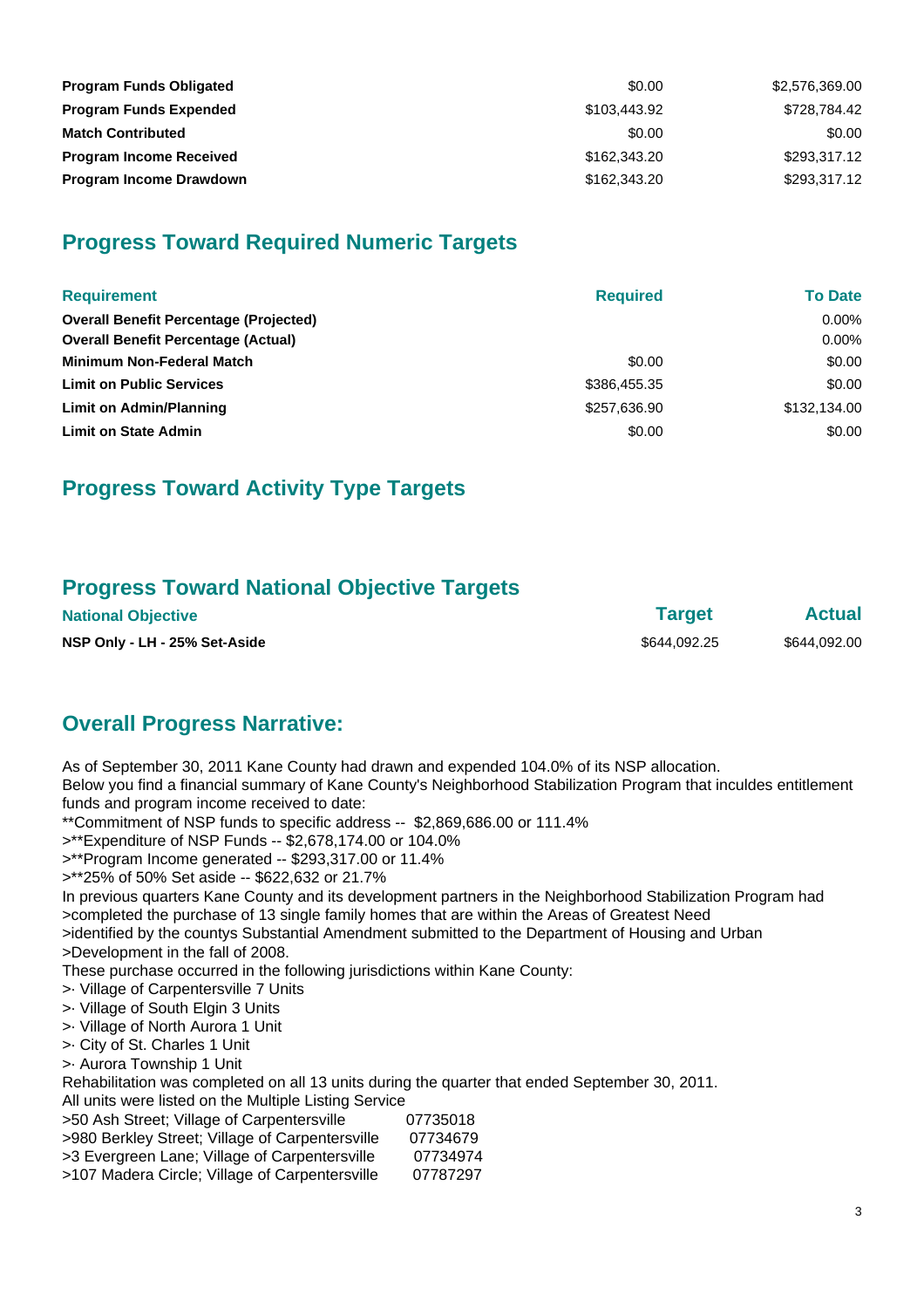| >107 Del Rio Road; Village of Carpentersville                             | 07787012                   |
|---------------------------------------------------------------------------|----------------------------|
| >1524 Plymouth Circle; Village of Carpentersville                         | 07776860 (Sold 06/06/2011) |
| >256 East Plum Street; Village of South Elgin                             | 07698636 (Sold 07/24/2011) |
| >1912 Moore Avenue; City of St. Charles                                   | 07929668                   |
| >477 West Spring Street; Village of South Elgin                           | 07851905 (Under Contract)  |
| >1934 Cherokee Road; Village of Carpentersville 07868980 (Under Contract) |                            |

# **Jnder Contract)** Jnder Contract)

## **Project Summary**

| <b>This Report Period</b><br><b>Project #, Project Title</b><br><b>Program Funds</b><br><b>Drawdown</b> | <b>To Date</b> |                                         |                                         |
|---------------------------------------------------------------------------------------------------------|----------------|-----------------------------------------|-----------------------------------------|
|                                                                                                         |                | <b>Project Funds</b><br><b>Budgeted</b> | <b>Program Funds</b><br><b>Drawdown</b> |
| 9999. Restricted Balance                                                                                | \$0.00         | \$0.00                                  | \$0.00                                  |
| NSP-01, Financing Mechanisms                                                                            | \$0.00         | \$0.00                                  | \$0.00                                  |
| NSP-02, Purchase and Rehabilitation                                                                     | \$74.209.67    | \$2,305,635.61                          | \$2,268,956.44                          |
| NSP-04. Demolition                                                                                      | \$0.00         | \$0.00                                  | \$0.00                                  |
| NSP-05, Redevelopment                                                                                   | \$0.00         | \$0.00                                  | \$0.00                                  |
| NSP-06. Administration                                                                                  | \$13,000.00    | \$270,733.39                            | \$115,900.00                            |

## **Activities**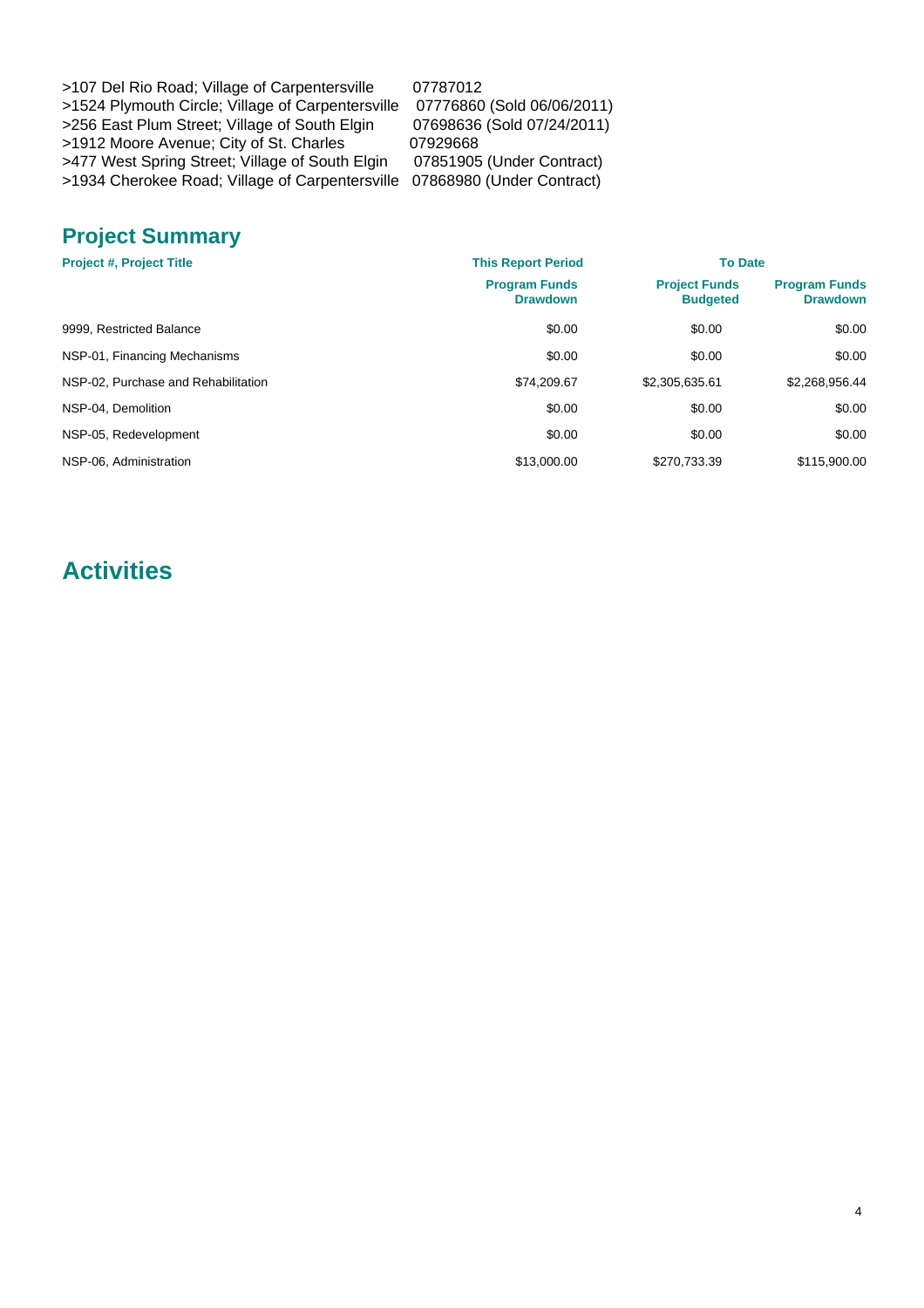# **Administration**

| <b>Activitiy Category:</b>   | <b>Activity Status:</b>                    |
|------------------------------|--------------------------------------------|
| Administration               | Under Way                                  |
| <b>Project Number:</b>       | <b>Project Title:</b>                      |
| <b>NSP-06</b>                | Administration                             |
| <b>Projected Start Date:</b> | <b>Projected End Date:</b>                 |
| 03/31/2009                   | 03/31/2013                                 |
| <b>Benefit Type:</b><br>N/A  | <b>Completed Activity Actual End Date:</b> |
| <b>National Objective:</b>   | <b>Responsible Organization:</b>           |
| N/A                          | <b>Kane County</b>                         |

| <b>Overall</b>                                 | <b>Jul 1 thru Sep 30, 2011</b> | <b>To Date</b> |
|------------------------------------------------|--------------------------------|----------------|
| <b>Total Projected Budget from All Sources</b> | N/A                            | \$541,466.78   |
| <b>Total CDBG Program Funds Budgeted</b>       | N/A                            | \$270,733.39   |
| <b>Program Funds Drawdown</b>                  | \$13,000.00                    | \$115,900.00   |
| <b>Program Funds Obligated</b>                 | \$0.00                         | \$270,733.39   |
| <b>Program Funds Expended</b>                  | \$29,234.00                    | \$71,634.00    |
| Kane County                                    | \$29,234.00                    | \$71,634.00    |
| <b>Match Contributed</b>                       | \$0.00                         | \$0.00         |
| <b>Program Income Received</b>                 | \$0.00                         | \$0.00         |
| <b>Program Income Drawdown</b>                 | \$16,234,00                    | \$16,234,00    |

#### **Activity Description:**

Provide funds to cover expenses associated with administration of the NSP along with pre-award administrative costs from October 2008.

#### **Location Description:**

County-wide

#### **Activity Progress Narrative:**

Administration of NSP funded activities continues. Focus has shifted from identification and acquisition of foreclosed properties to rehabilitation activities and identification of eligible homeowners.

#### **Accomplishments Performance Measures**

**No Accomplishments Performance Measures found.**

#### **Beneficiaries Performance Measures**

**No Beneficiaries Performance Measures found.**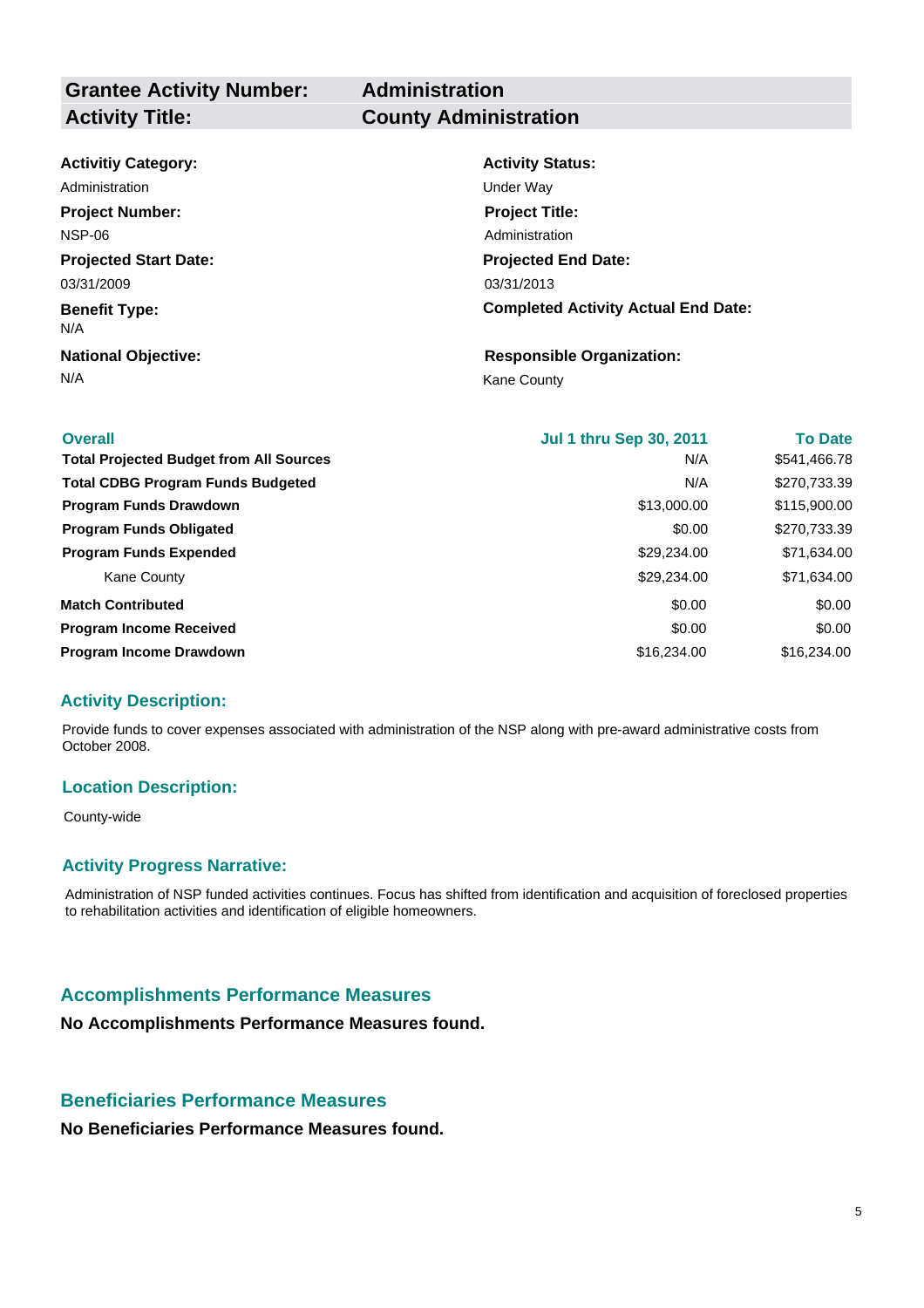## **Activity Locations**

**No Activity Locations found.**

## **Other Funding Sources Budgeted - Detail**

## **No Other Match Funding Sources Found**

| <b>Other Funding Sources</b>       | <b>Amount</b> |
|------------------------------------|---------------|
| Neighborhood Stabilization Program | \$270,733.39  |
| <b>Total Other Funding Sources</b> | \$270,733.39  |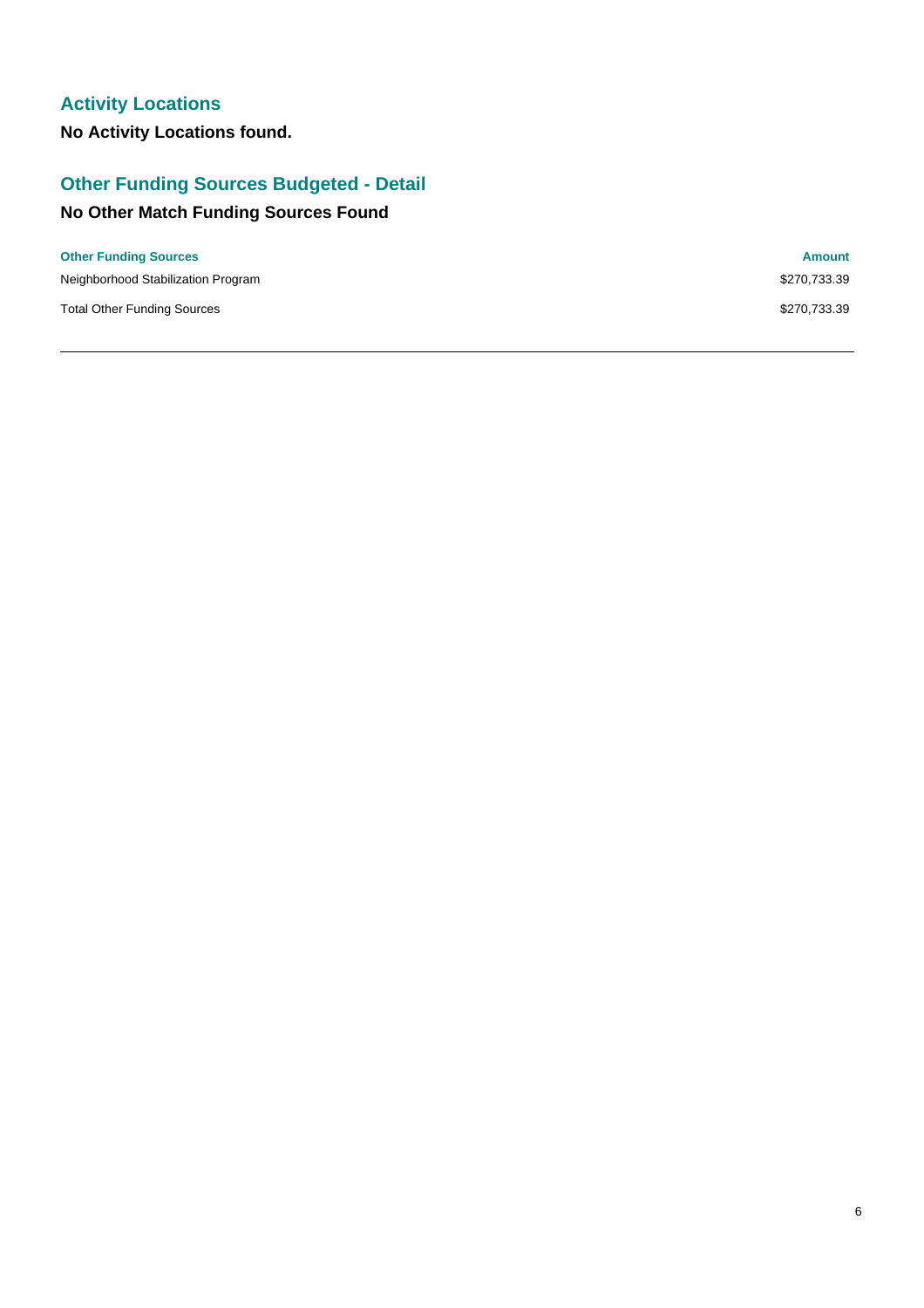# **CHAD-1-A**

| <b>Activitiy Category:</b>                          | <b>Activity Status:</b>                    |
|-----------------------------------------------------|--------------------------------------------|
| Acquisition - general                               | Under Way                                  |
| <b>Project Number:</b>                              | <b>Project Title:</b>                      |
| <b>NSP-02</b>                                       | Purchase and Rehabilitation                |
| <b>Projected Start Date:</b>                        | <b>Projected End Date:</b>                 |
| 05/21/2010                                          | 03/01/2013                                 |
| <b>Benefit Type:</b><br>Direct Benefit (Households) | <b>Completed Activity Actual End Date:</b> |
| <b>National Objective:</b>                          | <b>Responsible Organization:</b>           |
| NSP Only - LH - 25% Set-Aside                       | Community Housing Association of DuPage    |

| <b>Overall</b>                                 | <b>Jul 1 thru Sep 30, 2011</b> | <b>To Date</b> |
|------------------------------------------------|--------------------------------|----------------|
| <b>Total Projected Budget from All Sources</b> | N/A                            | \$379,345.00   |
| <b>Total CDBG Program Funds Budgeted</b>       | N/A                            | \$379,345.00   |
| <b>Program Funds Drawdown</b>                  | \$0.00                         | \$379.345.00   |
| <b>Program Funds Obligated</b>                 | \$0.00                         | \$379.345.00   |
| <b>Program Funds Expended</b>                  | \$0.00                         | \$0.00         |
| Community Housing Association of DuPage        | \$0.00                         | \$0.00         |
| <b>Match Contributed</b>                       | \$0.00                         | \$0.00         |
| <b>Program Income Received</b>                 | \$0.00                         | \$0.00         |
| <b>Program Income Drawdown</b>                 | \$0.00                         | \$0.00         |

#### **Activity Description:**

CHAD will acquiring foreclosed properties within the areas of greatest need as established by Kane County's Substantial Amendment.

#### **Location Description:**

CHAD will acquiring foreclosed properties within the areas of greatest need as established by Kane County's Substantial Amendment.

#### **Activity Progress Narrative:**

C.H.A.D. has completed the acquisition of 3 foreclosed units within the Areas of Greatest Need established by the Kane County Substantial Amendment. >The units, which will be available for rent to households at or below 50% of Area Median Income, are located in the following jurisdictions: >--Village of South Elgin >--Village of North Aurora

>--Aurora Township

|                                  | <b>This Report Period</b> | <b>Cumulative Actual Total / Expected</b> |
|----------------------------------|---------------------------|-------------------------------------------|
|                                  | Total                     | Total                                     |
| # of Properties                  | 0                         | 0/3                                       |
| # of buildings (non-residential) | 0                         | 0/0                                       |
| # of Parcels acquired by         | 0                         | 0/0                                       |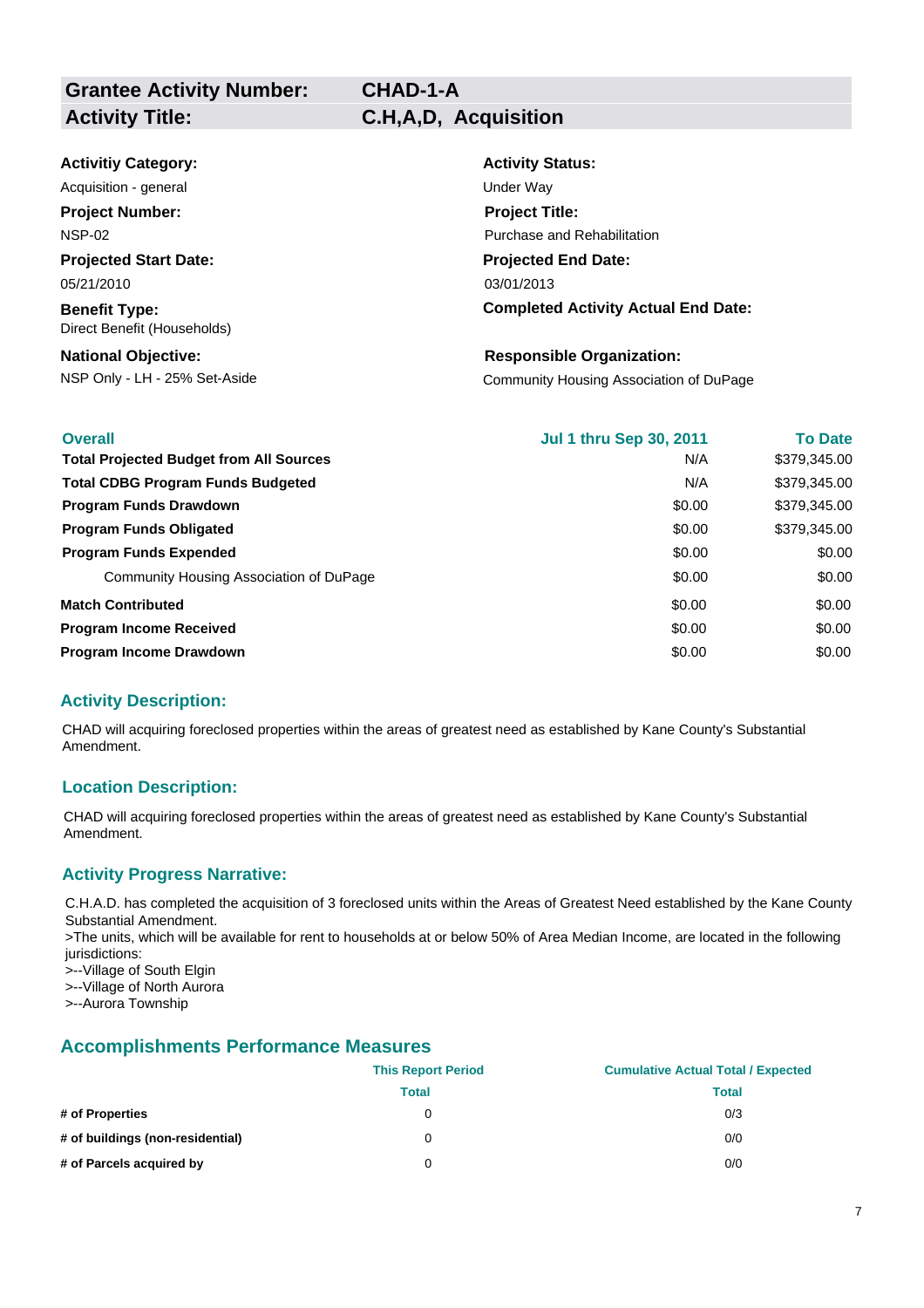| # of Parcels acquired by admin    | 0/0      |
|-----------------------------------|----------|
| # of Parcels acquired voluntarily | 0/3      |
| Total acquisition compensation to | 0/365000 |

|                         | <b>This Report Period</b> | <b>Cumulative Actual Total / Expected</b> |
|-------------------------|---------------------------|-------------------------------------------|
|                         | Total                     | Total                                     |
| # of Housing Units      |                           | 0/3                                       |
| # of Singlefamily Units | 0                         | 0/3                                       |

|                             |     | <b>This Report Period</b> |       | <b>Cumulative Actual Total / Expected</b> |            |       |          |
|-----------------------------|-----|---------------------------|-------|-------------------------------------------|------------|-------|----------|
|                             | LOW | Mod                       | Total | <b>LOW</b>                                | <b>Mod</b> | Total | Low/Mod% |
| # of Permanent Jobs Created |     |                           |       | 0/0                                       | 0/0        | 0/0   |          |

|                     |     | <b>This Report Period</b> |       | <b>Cumulative Actual Total / Expected</b> |            |                       |  |  |
|---------------------|-----|---------------------------|-------|-------------------------------------------|------------|-----------------------|--|--|
|                     | Low | <b>Mod</b>                | Total | Low                                       | <b>Mod</b> | <b>Total Low/Mod%</b> |  |  |
| # of Households     |     | 0                         |       | 0/3                                       | 0/0        | 0/3                   |  |  |
| # of Persons        | 0   | 0                         |       | 0/0                                       | 0/0        | 0/0                   |  |  |
| # Renter Households |     |                           |       | 0/3                                       | 0/0        | 0/3                   |  |  |

## **Activity Locations**

**No Activity Locations found.**

## **Other Funding Sources Budgeted - Detail**

## **No Other Match Funding Sources Found**

#### **Other Funding Sources Amount**

No Other Funding Sources Found Total Other Funding Sources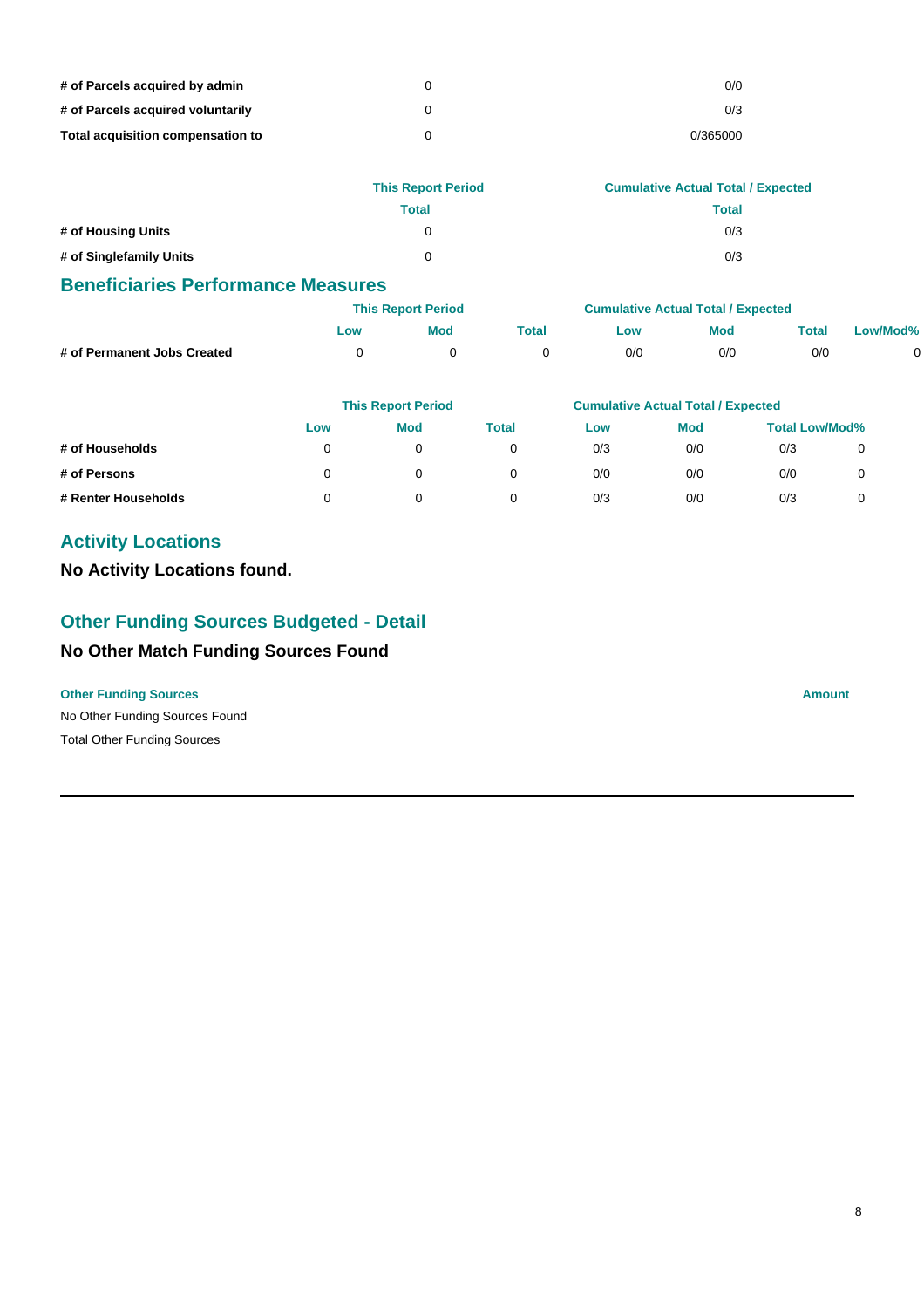**Grantee Activity Number: Activity Title: C.H.A.D. -- Rehabilitation**

| <b>Activitiy Category:</b>               |
|------------------------------------------|
| Rehabilitation/reconstruction of residen |
| <b>Project Number:</b>                   |
| <b>NSP-02</b>                            |
| <b>Projected Start Date:</b>             |
| 05/21/2010                               |

**Benefit Type:** Direct Benefit (Households)

**National Objective:**

**Activity Status: Projected End Date: Completed Activity Actual End Date:** 03/01/2013 rehabilitial structures intervential structures under Way **Project Title:** Purchase and Rehabilitation

NSP Only - LH - 25% Set-Aside Community Housing Association of DuPage **Responsible Organization:**

| <b>Overall</b>                                 | <b>Jul 1 thru Sep 30, 2011</b> | <b>To Date</b> |
|------------------------------------------------|--------------------------------|----------------|
| <b>Total Projected Budget from All Sources</b> | N/A                            | \$264,747.00   |
| <b>Total CDBG Program Funds Budgeted</b>       | N/A                            | \$264,747.00   |
| <b>Program Funds Drawdown</b>                  | \$1,284.75                     | \$243,286.51   |
| <b>Program Funds Obligated</b>                 | \$0.00                         | \$264,747.00   |
| <b>Program Funds Expended</b>                  | \$1,285.00                     | \$160,485.10   |
| Community Housing Association of DuPage        | \$1,285.00                     | \$160,485.10   |
| <b>Match Contributed</b>                       | \$0.00                         | \$0.00         |
| <b>Program Income Received</b>                 | \$0.00                         | \$0.00         |
| <b>Program Income Drawdown</b>                 | \$0.00                         | \$0.00         |

#### **Activity Description:**

CHAD will rehabing foreclosed properties with in the Areas of greatest need as established by Kane County's Substanial Amendment.

#### **Location Description:**

CHAD will rehabing foreclosed properties with in the Areas of greatest need as established by Kane County's Substanial Amendment.

#### **Activity Progress Narrative:**

As of September 30, 2011 the status of rehabilitation for the 3 properties that C.H.A.D. will rent to households at or below 50% of Area Median Income, is as follows:

\*\*276 Harvard Circle; South Elgin

- > --Rehab is complete.
- >\*\*399 Kendall Street; Aurora Township
- > --Rehab is complete.

> --Unit was occupied by 5 person household whose household income was between 31% and 50% of Area Median Income

- >\*\*214 Arrowhead Street; North Aurora
- > --Rehab is complete.
- > --Unit was occupied by 6 person household whose household income was between 31% and 50% of Area Median Income.

|                 | <b>This Report Period</b> | <b>Cumulative Actual Total / Expected</b> |
|-----------------|---------------------------|-------------------------------------------|
|                 | Total                     | Total                                     |
| # of Properties |                           | 2/3                                       |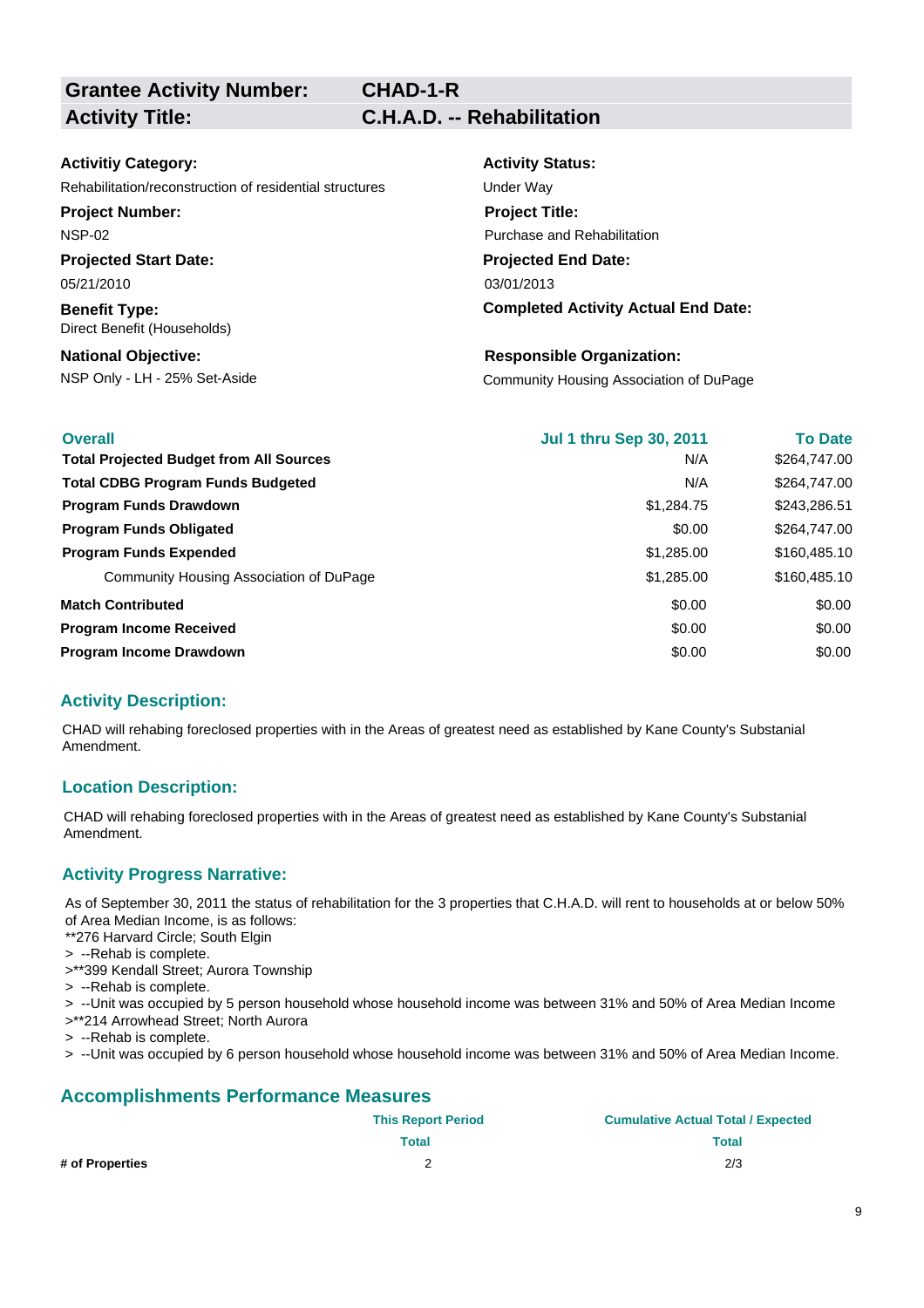| #Energy Star Replacement Windows      | 2              | 2/3 |
|---------------------------------------|----------------|-----|
| #Additional Attic/Roof Insulation     | 2              | 2/3 |
| #High efficiency heating plants       | 2              | 2/3 |
| #Efficient AC added/replaced          | $\mathbf 0$    | 0/3 |
| #Replaced thermostats                 | $\overline{2}$ | 2/3 |
| #Replaced hot water heaters           | 2              | 2/3 |
| #Light Fixtures (indoors) replaced    | 2              | 2/0 |
| #Light fixtures (outdoors) replaced   | 2              | 2/0 |
| #Refrigerators replaced               | 2              | 2/3 |
| #Clothes washers replaced             | 2              | 2/0 |
| #Dishwashers replaced                 | 2              | 2/3 |
| #Units with solar panels              | $\mathbf 0$    | 0/0 |
| #Low flow toilets                     | $\mathbf 0$    | 0/3 |
| #Low flow showerheads                 | $\Omega$       | 0/3 |
| #Units with bus/rail access           | $\mathbf 0$    | 0/0 |
| #Units exceeding Energy Star          | 0              | 0/0 |
| #Sites re-used                        | 0              | 0/3 |
| #Units deconstructed                  | $\mathbf 0$    | 0/0 |
| #Units ¿ other green                  | $\Omega$       | 0/0 |
| Activity funds eligible for DREF (Ike | $\Omega$       | 0/0 |
| # ELI Households (0-30% AMI)          | 0              | 0/0 |

|                         | <b>This Report Period</b> | <b>Cumulative Actual Total / Expected</b> |
|-------------------------|---------------------------|-------------------------------------------|
|                         | Total                     | Total                                     |
| # of Housing Units      |                           | 2/3                                       |
| # of Singlefamily Units |                           | 2/3                                       |

|                     | <b>This Report Period</b> |     |       | <b>Cumulative Actual Total / Expected</b> |            |     |                       |
|---------------------|---------------------------|-----|-------|-------------------------------------------|------------|-----|-----------------------|
|                     | Low                       | Mod | Total | LOW                                       | <b>Mod</b> |     | <b>Total Low/Mod%</b> |
| # of Households     |                           |     |       | 2/3                                       | 0/0        | 2/3 | 100.00                |
| # Renter Households |                           |     |       | 2/3                                       | 0/0        | 2/3 | 100.00                |

## **Activity Locations**

| <b>Address</b>            | City         | State | Zic   |
|---------------------------|--------------|-------|-------|
| 214 West Arrowhead Street | North Aurora | ΝA    | 60542 |
| 399 South Kendal Avenue   | Aurora       | ΝA    | 60502 |

## **Other Funding Sources Budgeted - Detail**

## **No Other Match Funding Sources Found**

#### **Other Funding Sources Amount Amount Amount Amount Amount Amount Amount**

No Other Funding Sources Found Total Other Funding Sources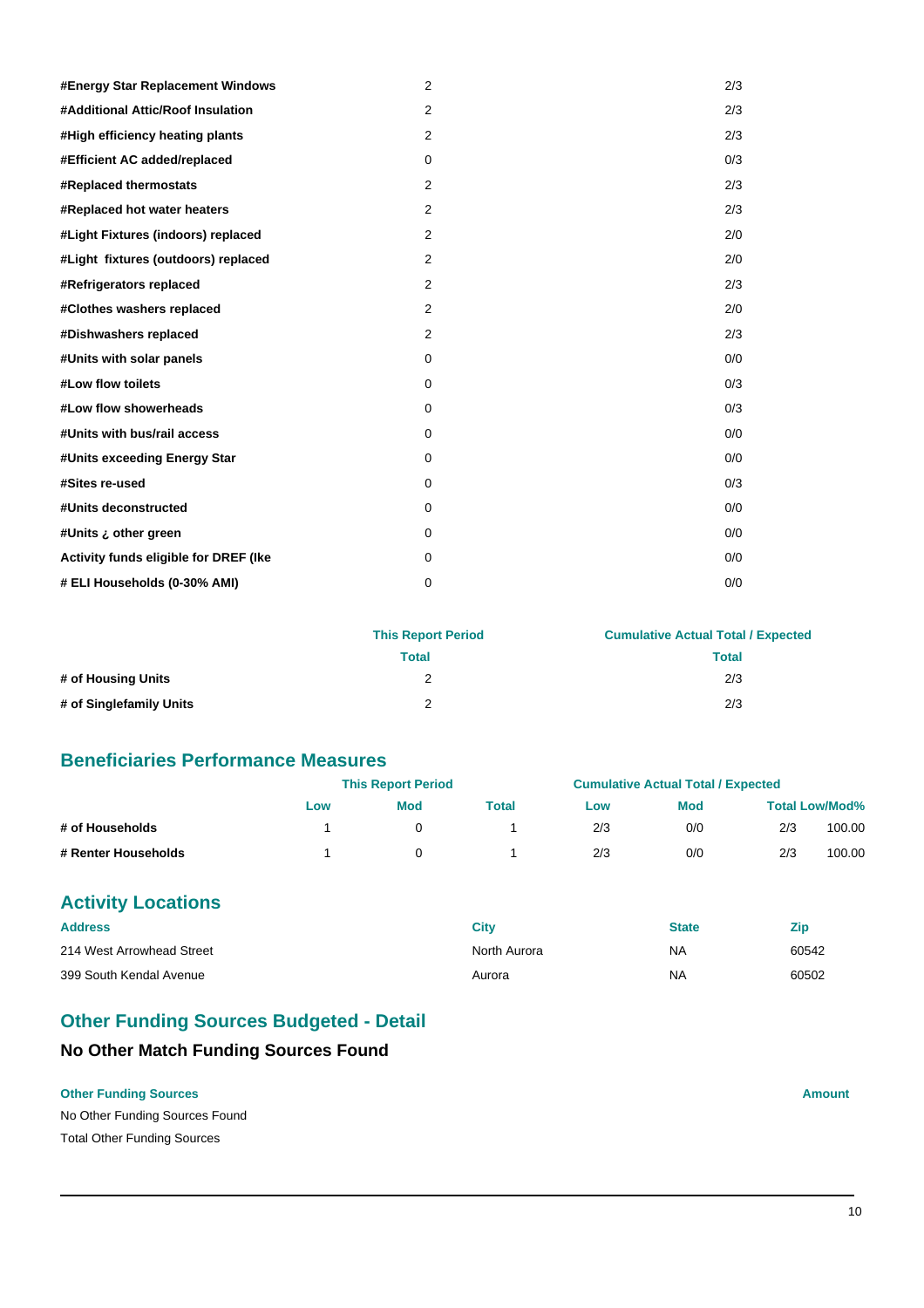| <b>Activitiy Category:</b>                          | <b>Activity Status:</b>                    |
|-----------------------------------------------------|--------------------------------------------|
| Acquisition - general                               | Under Way                                  |
| <b>Project Number:</b>                              | <b>Project Title:</b>                      |
| <b>NSP-02</b>                                       | Purchase and Rehabilitation                |
| <b>Projected Start Date:</b>                        | <b>Projected End Date:</b>                 |
| 05/10/2010                                          | 03/01/2013                                 |
| <b>Benefit Type:</b><br>Direct Benefit (Households) | <b>Completed Activity Actual End Date:</b> |
| <b>National Objective:</b>                          | <b>Responsible Organization:</b>           |

NSP Only - LMMI DHA Management, Inc.

| <b>Overall</b>                                 | <b>Jul 1 thru Sep 30, 2011</b> | <b>To Date</b> |
|------------------------------------------------|--------------------------------|----------------|
| <b>Total Projected Budget from All Sources</b> | N/A                            | \$283,503.73   |
| <b>Total CDBG Program Funds Budgeted</b>       | N/A                            | \$283,503.73   |
| <b>Program Funds Drawdown</b>                  | \$0.00                         | \$283,503.73   |
| <b>Program Funds Obligated</b>                 | \$0.00                         | \$283,503.73   |
| <b>Program Funds Expended</b>                  | \$0.00                         | \$150,103.73   |
| DHA Management, Inc.                           | \$0.00                         | \$150,103.73   |
| <b>Match Contributed</b>                       | \$0.00                         | \$0.00         |
| <b>Program Income Received</b>                 | \$0.00                         | \$0.00         |
| Program Income Drawdown                        | \$0.00                         | \$0.00         |

#### **Activity Description:**

DHA Management Inc will acquiring foreclosed properties with in theCity of St. Charles, the Village of North Aurora and Village of South Elign which Kane County has set as priority areas for NSP funds.

#### **Location Description:**

DHA Management Inc will acquiring foreclosed properties with in theCity of St. Charles, the Village of North Aurora and Village of South Elign which Kane County has set as priority areas for NSP funds.

#### **Activity Progress Narrative:**

DHA Management Inc. has completed the acquisition of 2 foreclosed units within the Areas of Greatest Need established by the Kane County Substantial Amendment.

The units, which will be available to homebuyers at or below 120% of Area Median Income, are located in the following jurisdictions:

> --Village of South Elgin

> --City of St. Charles

|                                  | <b>This Report Period</b> | <b>Cumulative Actual Total / Expected</b> |
|----------------------------------|---------------------------|-------------------------------------------|
|                                  | <b>Total</b>              | <b>Total</b>                              |
| # of Properties                  | 0                         | 1/2                                       |
| # of buildings (non-residential) | 0                         | 0/0                                       |
| # of Parcels acquired by         | 0                         | 0/0                                       |
| # of Parcels acquired by admin   | 0                         | 0/0                                       |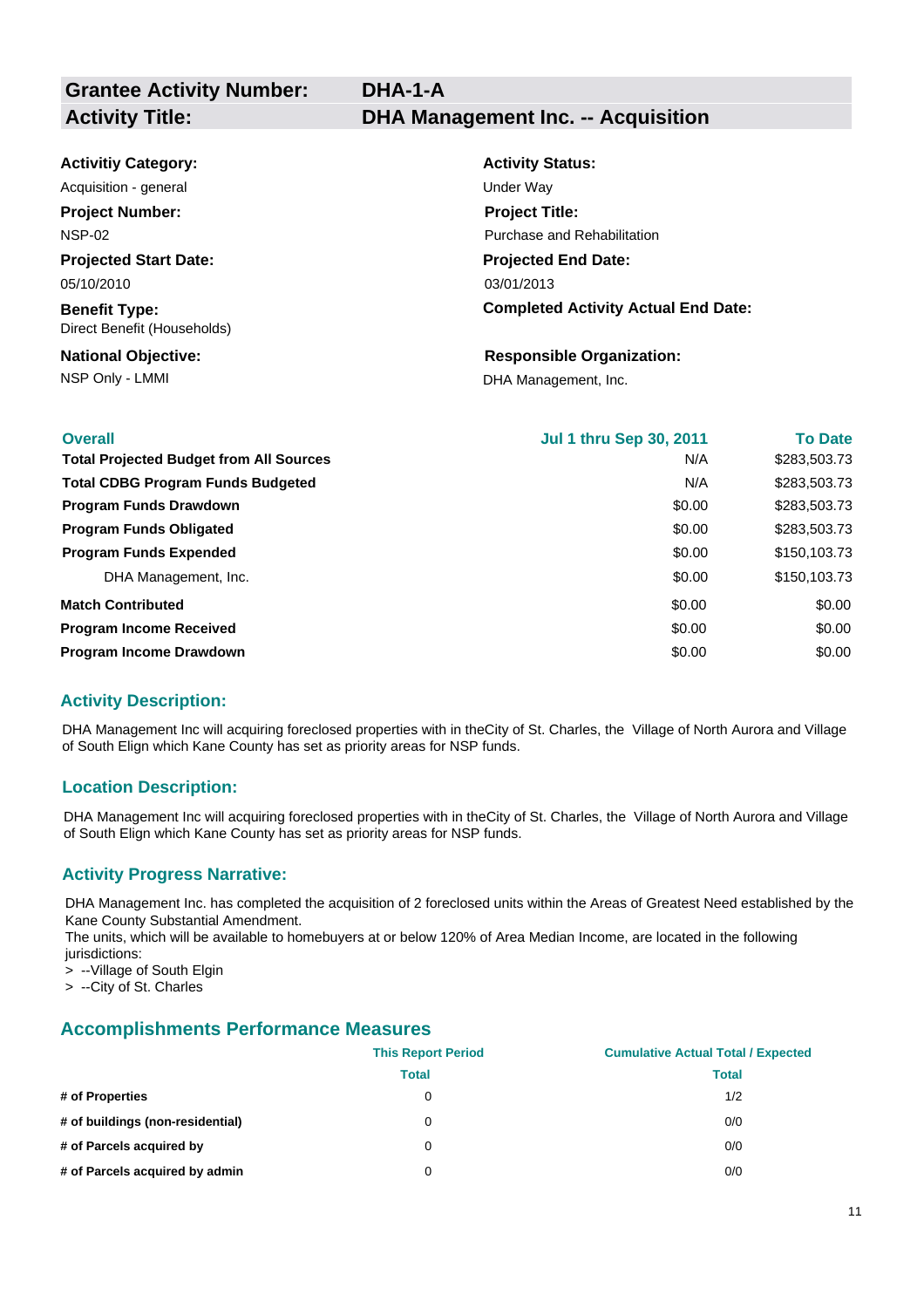| # of Parcels acquired voluntarily |               |
|-----------------------------------|---------------|
| Total acquisition compensation to | 119900/259000 |

|                         | <b>This Report Period</b> | <b>Cumulative Actual Total / Expected</b> |
|-------------------------|---------------------------|-------------------------------------------|
|                         | Total                     | Total                                     |
| # of Housing Units      |                           | 1/2                                       |
| # of Singlefamily Units |                           | 1/2                                       |

|                             |     | <b>This Report Period</b> |       | <b>Cumulative Actual Total / Expected</b> |     |                           |          |  |
|-----------------------------|-----|---------------------------|-------|-------------------------------------------|-----|---------------------------|----------|--|
|                             | LOW | Mod                       | Total | LOW                                       | Mod | $\mathop{\mathsf{Total}}$ | Low/Mod% |  |
| # of Permanent Jobs Created |     |                           |       | 0/0                                       | 0/0 | 0/0                       |          |  |

|                    | <b>This Report Period</b> |            |       | <b>Cumulative Actual Total / Expected</b> |            |                       |  |
|--------------------|---------------------------|------------|-------|-------------------------------------------|------------|-----------------------|--|
|                    | Low                       | <b>Mod</b> | Total | Low                                       | <b>Mod</b> | <b>Total Low/Mod%</b> |  |
| # of Households    |                           |            |       | 0/0                                       | 0/2        | 0/2                   |  |
| # of Persons       |                           |            |       | 0/0                                       | 0/0        | 0/0                   |  |
| # Owner Households |                           |            |       | 0/0                                       | 0/2        | 0/2                   |  |

## **Activity Locations**

**No Activity Locations found.**

## **Other Funding Sources Budgeted - Detail**

## **No Other Match Funding Sources Found**

No Other Funding Sources Found **Other Funding Sources Amount** Total Other Funding Sources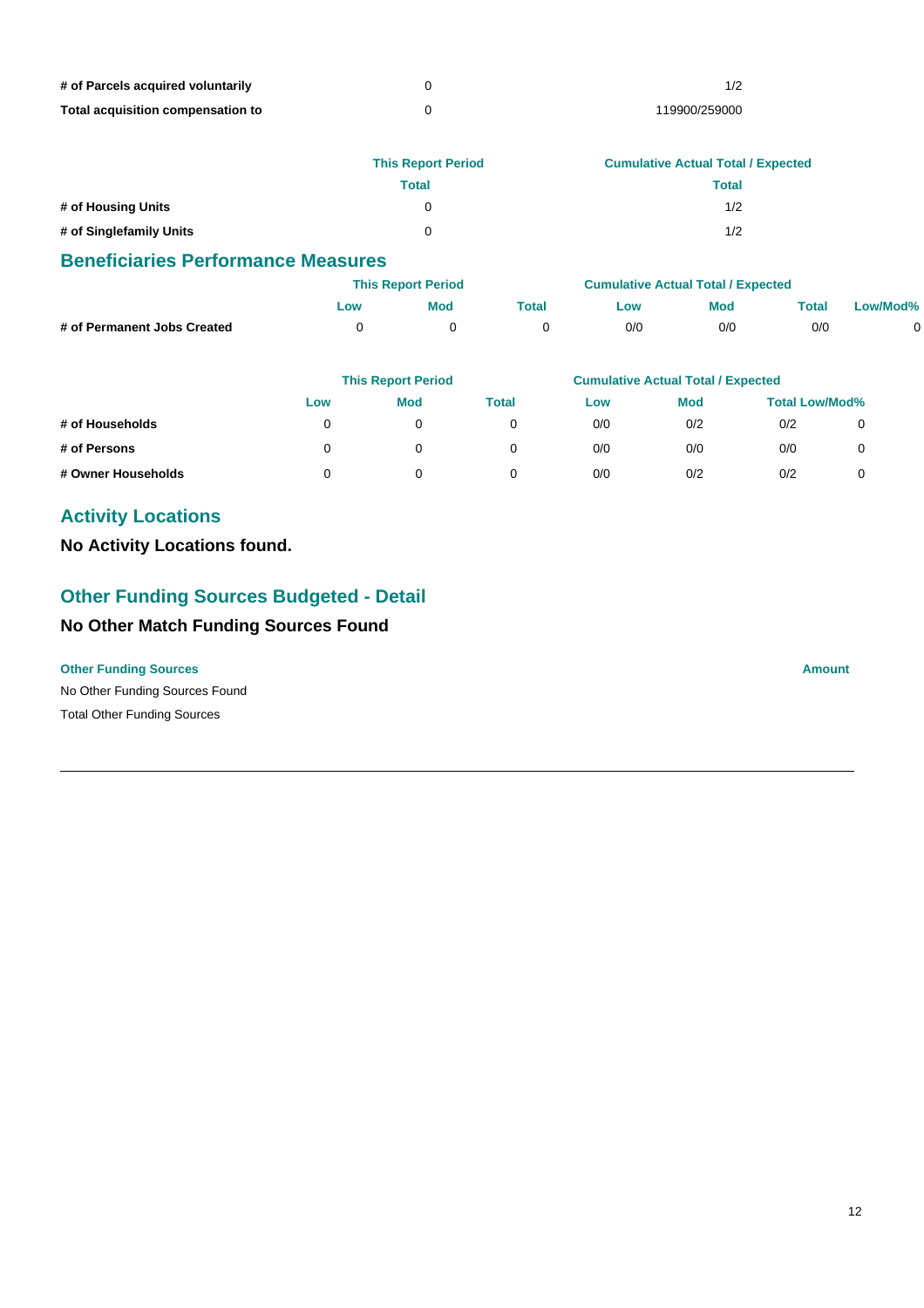**Grantee Activity Number:**

#### **Activitiy Category:**

Rehabilitation/reconstruction of residential structures Under Way

**Project Number:**

NSP-02

**Projected Start Date:** 05/10/2010

**Benefit Type:** Direct Benefit (Households)

**National Objective:**

**Activity Status: Projected End Date: Completed Activity Actual End Date:** 03/01/2013 **Project Title:** Purchase and Rehabilitation

## **Responsible Organization:**

NSP Only - LMMI DHA Management, Inc.

| <b>Overall</b>                                 | <b>Jul 1 thru Sep 30, 2011</b> | <b>To Date</b> |
|------------------------------------------------|--------------------------------|----------------|
| <b>Total Projected Budget from All Sources</b> | N/A                            | \$196,473.34   |
| <b>Total CDBG Program Funds Budgeted</b>       | N/A                            | \$196,473.34   |
| <b>Program Funds Drawdown</b>                  | \$53,777.07                    | \$196,413.34   |
| <b>Program Funds Obligated</b>                 | \$0.00                         | \$196,473.34   |
| <b>Program Funds Expended</b>                  | \$53,777.07                    | \$194,295.59   |
| DHA Management, Inc.                           | \$53,777.07                    | \$194,295.59   |
| <b>Match Contributed</b>                       | \$0.00                         | \$0.00         |
| <b>Program Income Received</b>                 | \$162,343.20                   | \$162,343.20   |
| <b>Program Income Drawdown</b>                 | \$54,498.79                    | \$77,203.46    |

#### **Activity Description:**

DHA Management Inc will rehab foreclosed properties with in theCity of St. Charles, the Village of North Aurora and Village of South Elign which Kane County has set as priority areas for NSP funds.

#### **Location Description:**

DHA Management Inc will rehab foreclosed properties with in theCity of St. Charles, the Village of North Aurora and Village of South Elign which Kane County has set as priority areas for NSP funds.

#### **Activity Progress Narrative:**

As of September 30, 2011 the status of rehabilitation for the 2 properties that DHA Management Inc. will sell to households at or below 120% of Area Median Income, is as follows:

\*\*256 East Plum Street; South Elgin > --Rehabilitation is complete.

- > --Unit was sold to a qualified household on July 24, 2011.
- >\*\*1912 Moore Avenue; St Charles
- > --Rehabilitation is complete.
- > --Unit has been listed on Multiple Listing Service. 07929668

|                                   | <b>This Report Period</b> | <b>Cumulative Actual Total / Expected</b> |
|-----------------------------------|---------------------------|-------------------------------------------|
|                                   | <b>Total</b>              | <b>Total</b>                              |
| # of Properties                   |                           | 2/2                                       |
| #Energy Star Replacement Windows  |                           | 1/2                                       |
| #Additional Attic/Roof Insulation |                           | 1/0                                       |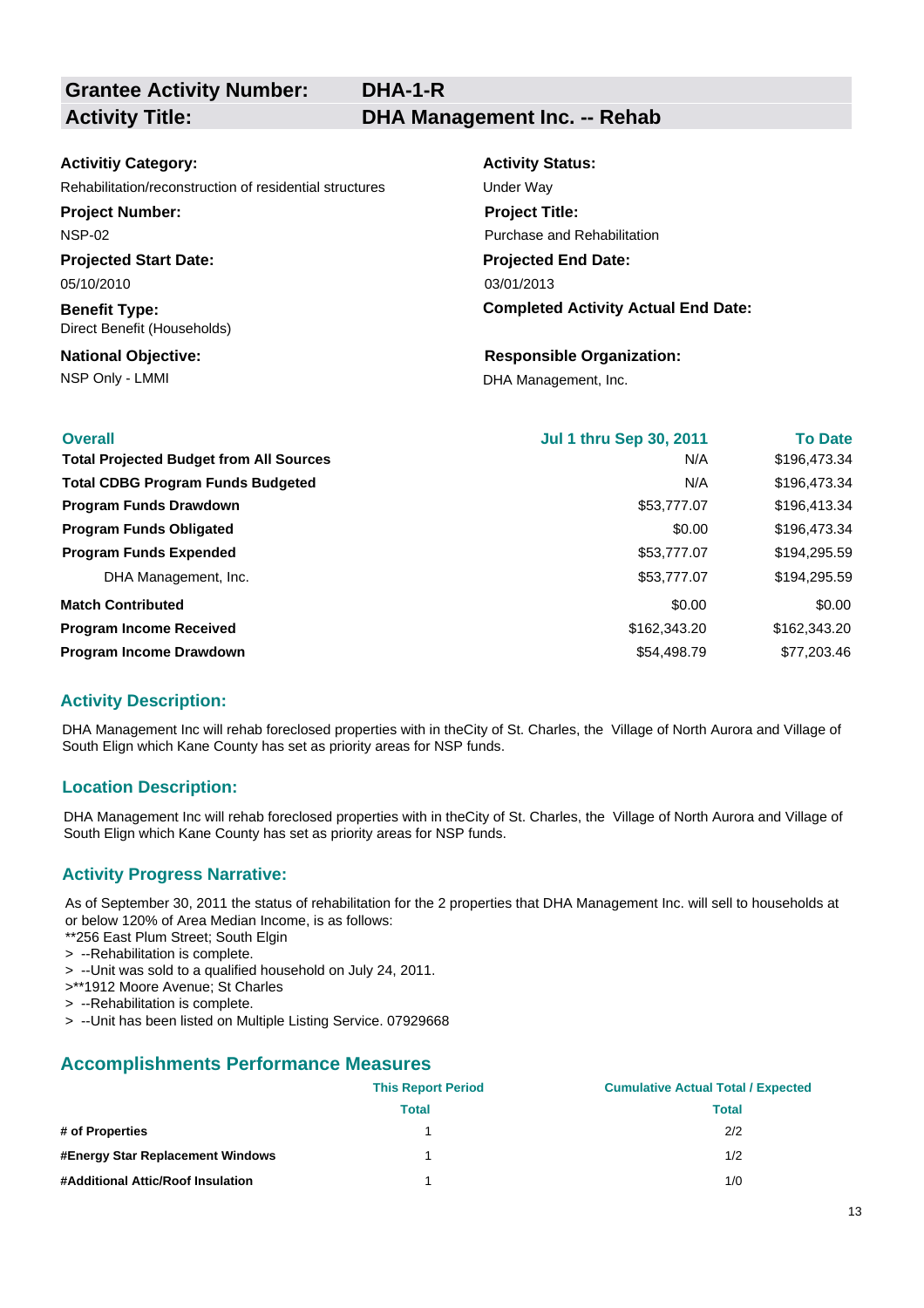| #High efficiency heating plants       | 1        | 1/2 |
|---------------------------------------|----------|-----|
| #Efficient AC added/replaced          | 1        | 1/0 |
| #Replaced thermostats                 | 1        | 1/0 |
| #Replaced hot water heaters           | 1        | 1/2 |
| #Light Fixtures (indoors) replaced    | 1        | 1/0 |
| #Light fixtures (outdoors) replaced   | 1        | 1/0 |
| #Refrigerators replaced               | 1        | 1/2 |
| #Clothes washers replaced             | 1        | 1/0 |
| #Dishwashers replaced                 | 1        | 1/2 |
| #Units with solar panels              | $\Omega$ | 0/0 |
| #Low flow toilets                     | $\Omega$ | 0/2 |
| #Low flow showerheads                 | $\Omega$ | 0/0 |
| #Units with bus/rail access           | $\Omega$ | 0/0 |
| #Units exceeding Energy Star          | $\Omega$ | 0/0 |
| #Sites re-used                        | $\Omega$ | 0/2 |
| #Units deconstructed                  | $\Omega$ | 0/0 |
| #Units ¿ other green                  | 0        | 0/0 |
| Activity funds eligible for DREF (Ike | 0        | 0/0 |

|                         | <b>This Report Period</b> | <b>Cumulative Actual Total / Expected</b> |
|-------------------------|---------------------------|-------------------------------------------|
|                         | Total                     | <b>Total</b>                              |
| # of Housing Units      |                           | 2/2                                       |
| # of Singlefamily Units |                           | 2/2                                       |

|                    |     | <b>This Report Period</b> |       | <b>Cumulative Actual Total / Expected</b> |     |                       |      |
|--------------------|-----|---------------------------|-------|-------------------------------------------|-----|-----------------------|------|
|                    | Low | <b>Mod</b>                | Total | Low                                       | Mod | <b>Total Low/Mod%</b> |      |
| # of Households    |     |                           |       | 0/0                                       | 0/2 | 1/2                   | 0.00 |
| # Owner Households |     |                           |       | 0/0                                       | 0/2 | 1/2                   | 0.00 |

## **Activity Locations**

| <b>Address</b>       | City        | <b>State</b> | Zir   |
|----------------------|-------------|--------------|-------|
| 256 East Plum Street | South Elgin | <b>NA</b>    | 60174 |

## **No Other Match Funding Sources Found Other Funding Sources Budgeted - Detail**

No Other Funding Sources Found **Other Funding Sources Amount** 

Total Other Funding Sources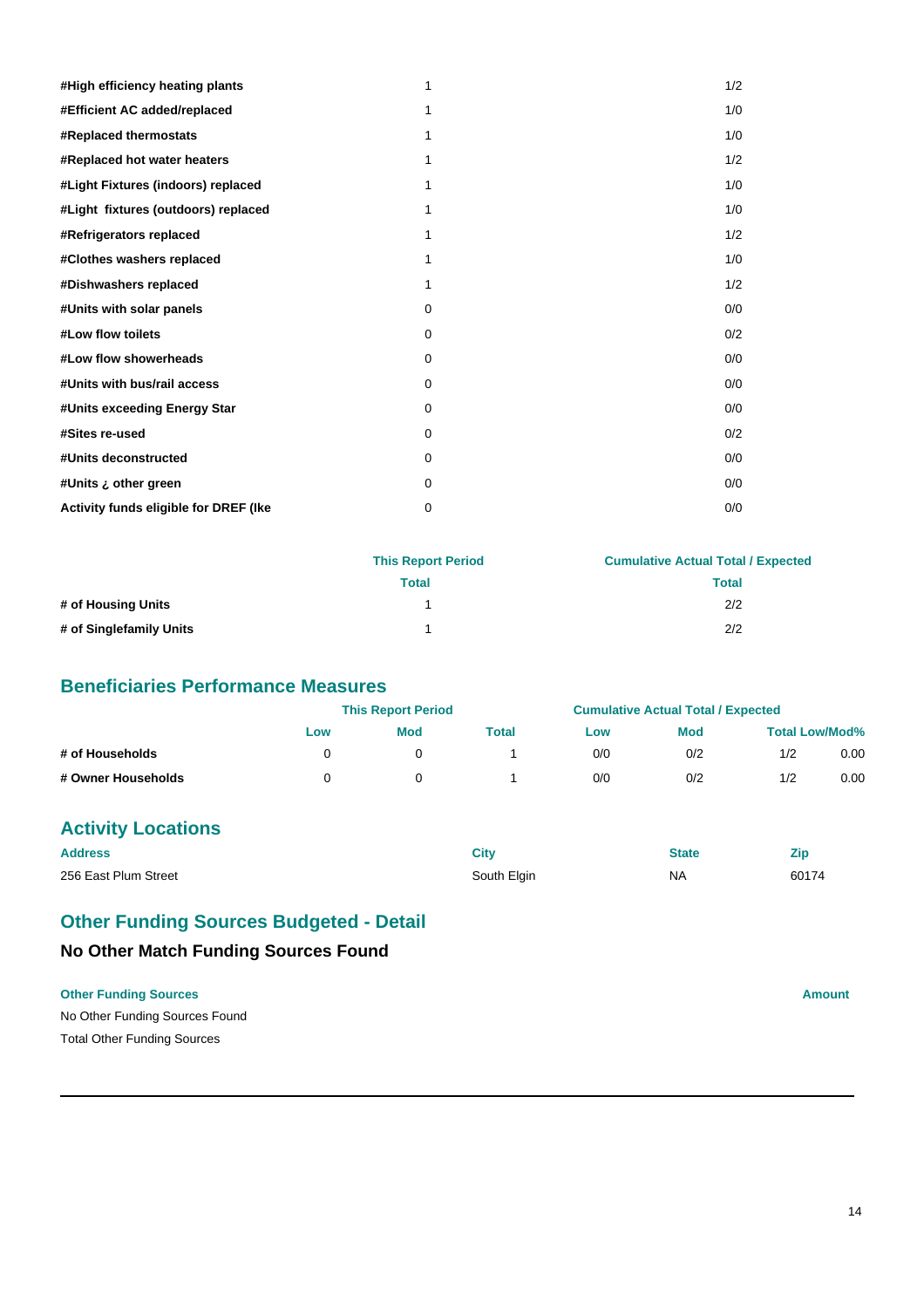| <b>Activitiy Category:</b>                          | <b>Activity Status:</b>                    |
|-----------------------------------------------------|--------------------------------------------|
| Acquisition - general                               | Under Way                                  |
| <b>Project Number:</b>                              | <b>Project Title:</b>                      |
| <b>NSP-02</b>                                       | Purchase and Rehabilitation                |
| <b>Projected Start Date:</b>                        | <b>Projected End Date:</b>                 |
| 05/28/2010                                          | 03/01/2013                                 |
| <b>Benefit Type:</b><br>Direct Benefit (Households) | <b>Completed Activity Actual End Date:</b> |
| <b>National Objective:</b>                          | <b>Responsible Organization:</b>           |

NSP Only - LMMI Mercy Housing LakeFront

| <b>Overall</b>                                 | <b>Jul 1 thru Sep 30, 2011</b> | <b>To Date</b> |
|------------------------------------------------|--------------------------------|----------------|
| <b>Total Projected Budget from All Sources</b> | N/A                            | \$574,510.54   |
| <b>Total CDBG Program Funds Budgeted</b>       | N/A                            | \$574,510.54   |
| <b>Program Funds Drawdown</b>                  | \$0.00                         | \$574,510.54   |
| <b>Program Funds Obligated</b>                 | \$0.00                         | \$574.510.54   |
| <b>Program Funds Expended</b>                  | \$0.00                         | \$89,630.54    |
| Mercy Housing LakeFront                        | \$0.00                         | \$89,630.54    |
| <b>Match Contributed</b>                       | \$0.00                         | \$0.00         |
| <b>Program Income Received</b>                 | \$0.00                         | \$0.00         |
| Program Income Drawdown                        | \$0.00                         | \$0.00         |

#### **Activity Description:**

Mercy Housing Lakefront will be acquiring foreclosed properties with in the City of St. Charles, the Village of North Aurora, the Village of Carpentersville, and Village of South Elign which Kane County has set as priority areas for NSP funds.

#### **Location Description:**

Mercy Housing Lakefront will be acquiring foreclosed properties with in the City of St. Charles, the Village of North Aurora, the Village of Carpentersville, and Village of South Elign which Kane County has set as priority areas for NSP funds.

#### **Activity Progress Narrative:**

Mercy Housing Lakefront and its partners have completed the acquisition of 8 foreclosed units within the Areas of Greatest Need established by the Kane County Substantial Amendment.

The units, which will be available to homebuyers at or below 120% of Area Median Income, are located in the following jurisdictions:

> --Village of South Elgin

> --Village of Carpentersville

|                                  | <b>This Report Period</b> | <b>Cumulative Actual Total / Expected</b> |
|----------------------------------|---------------------------|-------------------------------------------|
|                                  | <b>Total</b>              | <b>Total</b>                              |
| # of Properties                  | 0                         | 2/8                                       |
| # of buildings (non-residential) | 0                         | 0/0                                       |
| # of Parcels acquired by         | 0                         | 0/0                                       |
| # of Parcels acquired by admin   | 0                         | 0/0                                       |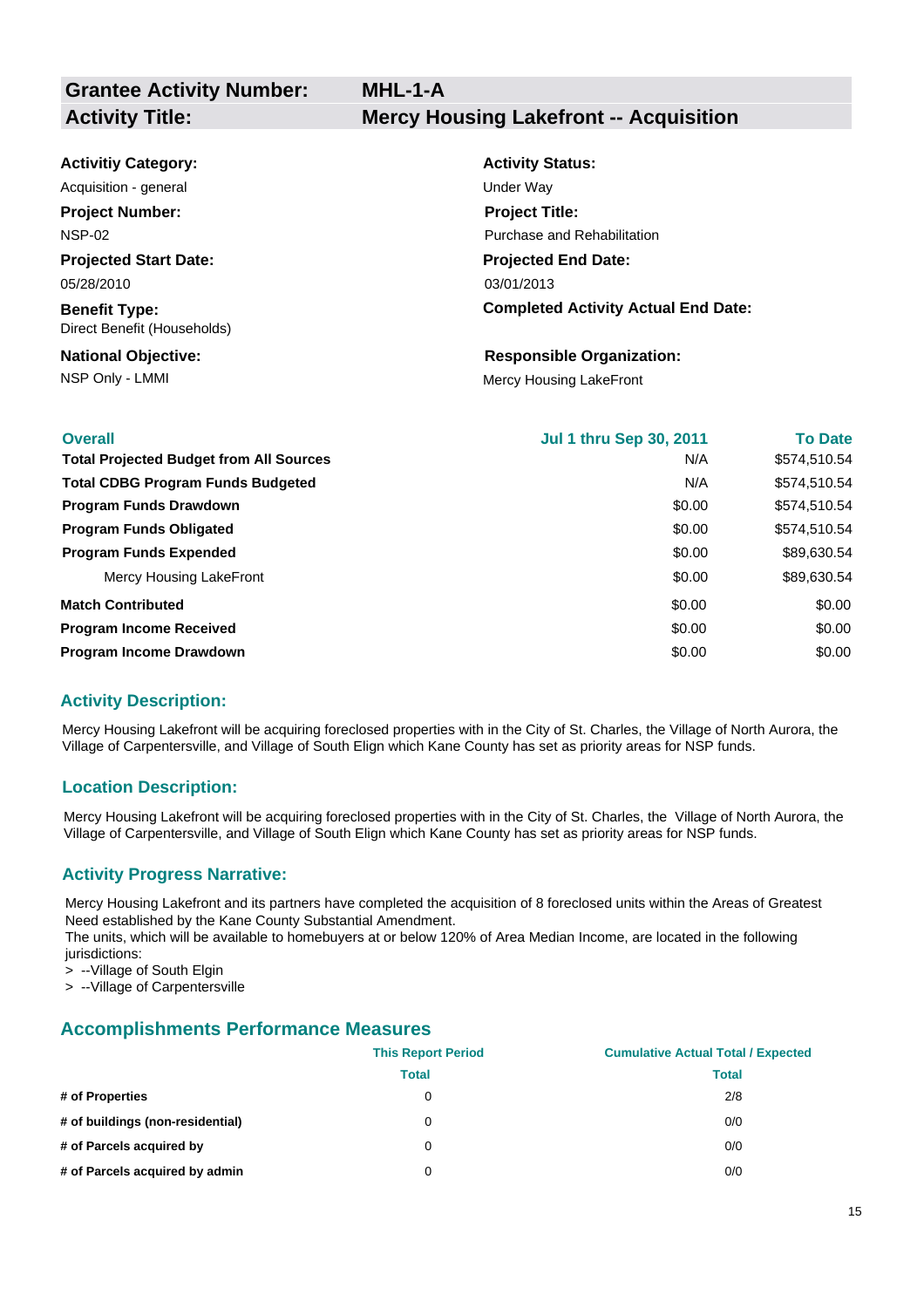| # of Parcels acquired voluntarily | 2/8           |
|-----------------------------------|---------------|
| Total acquisition compensation to | 144000/480000 |

|                         | <b>This Report Period</b> | <b>Cumulative Actual Total / Expected</b> |
|-------------------------|---------------------------|-------------------------------------------|
|                         | Total                     | Total                                     |
| # of Housing Units      | 0                         | 2/8                                       |
| # of Singlefamily Units | 0                         | 2/8                                       |

|                             | <b>This Report Period</b> |            | <b>Cumulative Actual Total / Expected</b> |     |     |                           |          |
|-----------------------------|---------------------------|------------|-------------------------------------------|-----|-----|---------------------------|----------|
|                             | ∟ow                       | <b>Mod</b> | Гоtal                                     | ∟ow | Mod | $\mathop{\mathsf{Total}}$ | Low/Mod% |
| # of Permanent Jobs Created |                           |            |                                           | 0/0 | 0/0 | 0/0                       |          |

|                    | <b>This Report Period</b> |            | <b>Cumulative Actual Total / Expected</b> |     |            |     |                       |
|--------------------|---------------------------|------------|-------------------------------------------|-----|------------|-----|-----------------------|
|                    | Low                       | <b>Mod</b> | <b>Total</b>                              | Low | <b>Mod</b> |     | <b>Total Low/Mod%</b> |
| # of Households    |                           |            |                                           | 0/0 | 1/8        | 1/8 | 100.00                |
| # of Persons       |                           |            |                                           | 0/0 | 0/0        | 0/0 | $\mathbf 0$           |
| # Owner Households |                           |            |                                           | 0/0 | 1/8        | 1/8 | 100.00                |

## **Activity Locations**

**No Activity Locations found.**

## **Other Funding Sources Budgeted - Detail**

## **No Other Match Funding Sources Found**

No Other Funding Sources Found **Other Funding Sources Amount** Total Other Funding Sources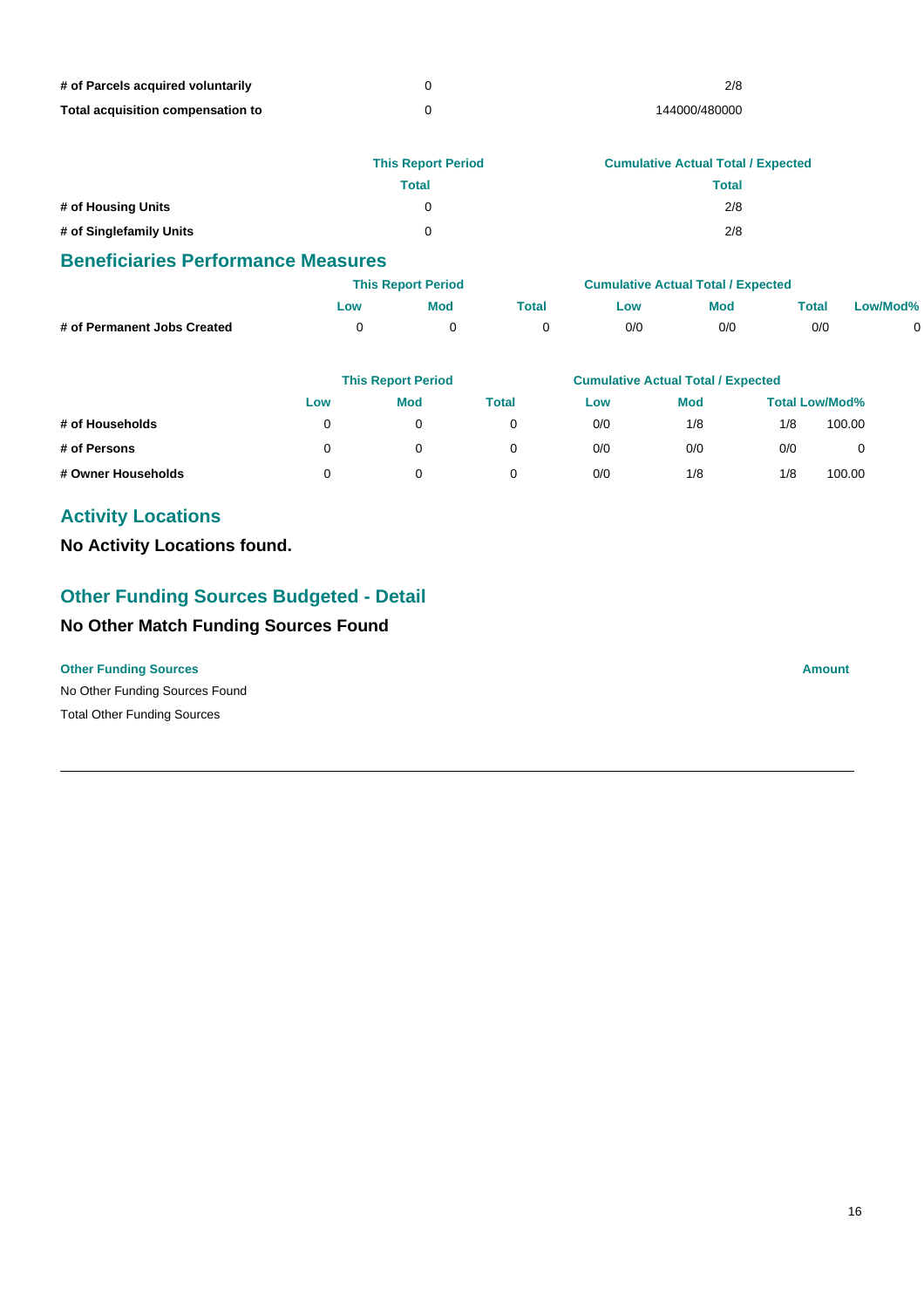**Grantee Activity Number:**

**MHL-1-R Activity Title: Mercy Housing Lakefront -- Rehab**

#### **Activitiy Category:**

Rehabilitation/reconstruction of residential structures Under Way

**Project Number:**

NSP-02

**Projected Start Date:** 05/28/2010

**Benefit Type:** Direct Benefit (Households)

**National Objective:**

**Activity Status: Projected End Date: Completed Activity Actual End Date:** 03/01/2013 **Project Title:** Purchase and Rehabilitation

**Responsible Organization:**

NSP Only - LMMI Mercy Housing LakeFront

| <b>Overall</b>                                 | <b>Jul 1 thru Sep 30, 2011</b> | <b>To Date</b> |
|------------------------------------------------|--------------------------------|----------------|
| <b>Total Projected Budget from All Sources</b> | N/A                            | \$607,056.00   |
| <b>Total CDBG Program Funds Budgeted</b>       | N/A                            | \$607,056.00   |
| <b>Program Funds Drawdown</b>                  | \$19,147.85                    | \$591,897.32   |
| <b>Program Funds Obligated</b>                 | \$0.00                         | \$607,056.00   |
| <b>Program Funds Expended</b>                  | \$19,147.85                    | \$62,635.46    |
| Mercy Housing LakeFront                        | \$19,147.85                    | \$62,635.46    |
| <b>Match Contributed</b>                       | \$0.00                         | \$0.00         |
| <b>Program Income Received</b>                 | \$0.00                         | \$130,973.92   |
| Program Income Drawdown                        | \$91,610.41                    | \$199,879.66   |

#### **Activity Description:**

Mercy Housing Lakefront will be rehabing foreclosed properties with in the City of St. Charles, the Village of North Aurora, the Village of Carpentersville, and Village of South Elign which Kane County has set as priority areas for NSP funds.

#### **Location Description:**

Mercy Housing Lakefront will be rehabing foreclosed properties with in the City of St. Charles, the Village of North Aurora, the Village of Carpentersville, and Village of South Elign which Kane County has set as priority areas for NSP funds.

#### **Activity Progress Narrative:**

As of September 30, 2011 the rehabilitation of the 8 properties that Mercy Housing Lakefront will sell to households at or below 120% of Area Median Income, are as follows:

\*\*477 West Spring Street; South Elgin

- > --Rehabilitation is complete.
- > --Unit has been listed on Multiple Listing Service and is under contract. 07851905
- >\*\*50 Ash Street; Carpentersville
- > --Rehabilitation is complete.
- > --Unit has been listed on Multiple Listing Service. 07735018
- >\*\*980 Berkley Street; Carpentersville
- > --Rehabilitation is complete.
- > --Unit has been listed on Multiple Listing Service. 07734679
- >\*\*3 Evergreen Lane ; Carpentersville
- > --Rehabilitation is complete.
- > --Unit has been listed on Multiple Listing Service. 07734974
- >\*\*1524 Plymouth Circle; Carpentersville
- > --Rehabilitation is complete.
- > --Unit has been SOLD to a 4 person household whose total household income is between 51% and 80% of AMI.
- >\*\*107 Madera Circle; Carpentersville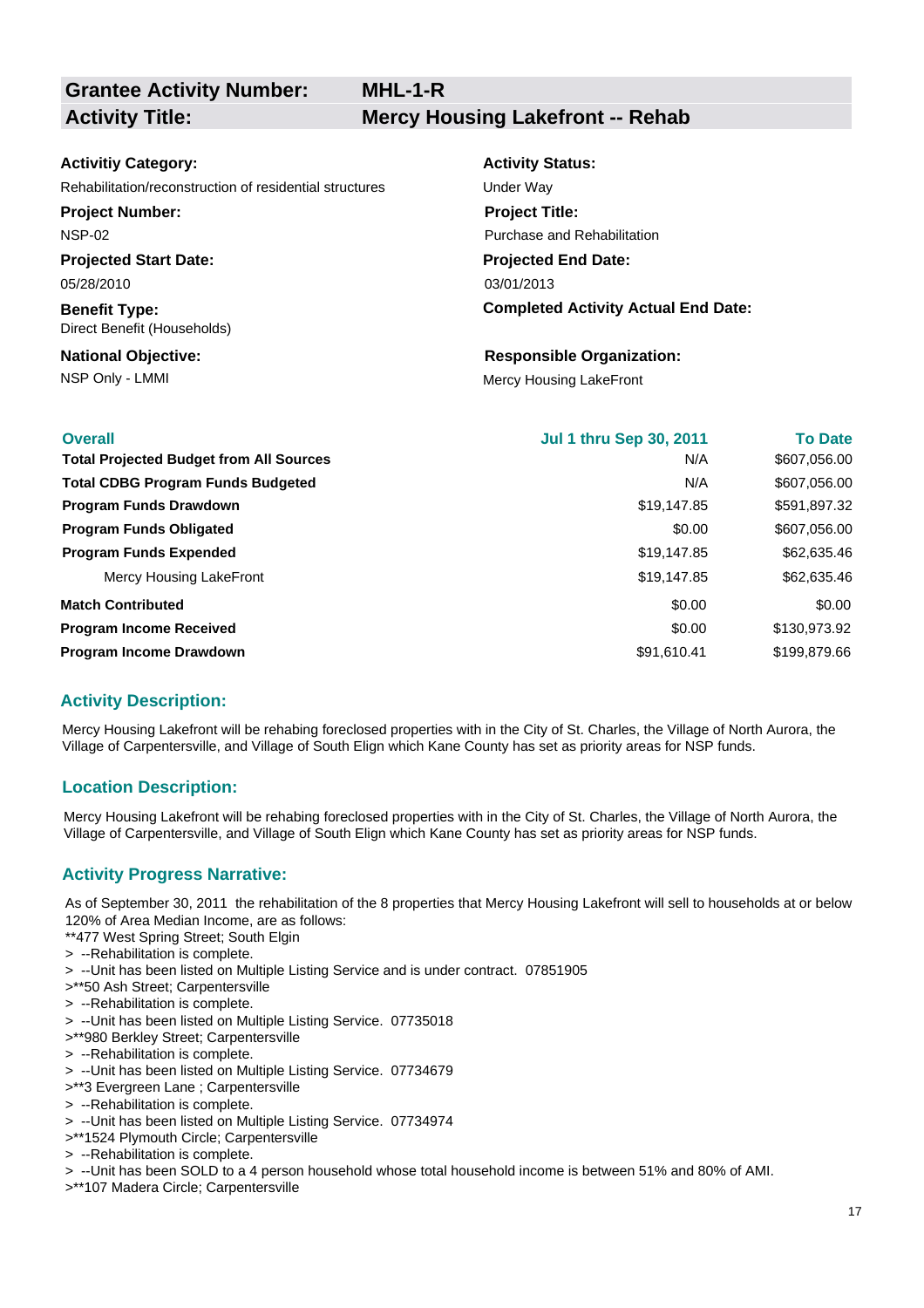- > --Rehabilitation is complete.
- > --Unit has been listed on Multiple Listing Service. 07787297
- >\*\*107 Del Rio Road; Carpentersville
- > --Rehabilitation is complete.
- > --Unit has been listed on Multiple Listing Service. 07787012
- >\*\*1934 Cherokee Road; Carpentersville
- > --Rehabilitation is complete.
- > --Unit has been listed on Multiple Listing Service. 07868980

#### **Accomplishments Performance Measures**

|                                       | <b>This Report Period</b> | <b>Cumulative Actual Total / Expected</b> |
|---------------------------------------|---------------------------|-------------------------------------------|
|                                       | <b>Total</b>              | <b>Total</b>                              |
| # of Properties                       | 1                         | 3/8                                       |
| #Energy Star Replacement Windows      | 1                         | 1/0                                       |
| #Additional Attic/Roof Insulation     | 1                         | 1/0                                       |
| #High efficiency heating plants       | 1                         | 1/8                                       |
| #Efficient AC added/replaced          | 1                         | 1/0                                       |
| #Replaced thermostats                 | 1                         | 1/0                                       |
| #Replaced hot water heaters           | 1                         | 1/8                                       |
| #Light Fixtures (indoors) replaced    | 1                         | 1/0                                       |
| #Light fixtures (outdoors) replaced   | 1                         | 1/0                                       |
| #Refrigerators replaced               | 1                         | 1/8                                       |
| #Clothes washers replaced             | 1                         | 1/0                                       |
| #Dishwashers replaced                 | 1                         | 1/8                                       |
| #Units with solar panels              | 0                         | 0/0                                       |
| #Low flow toilets                     | 0                         | 0/0                                       |
| #Low flow showerheads                 | 0                         | 0/0                                       |
| #Units with bus/rail access           | $\mathbf 0$               | 0/0                                       |
| #Units exceeding Energy Star          | 0                         | 0/0                                       |
| #Sites re-used                        | 0                         | 0/8                                       |
| #Units deconstructed                  | $\mathbf 0$               | 0/0                                       |
| #Units ¿ other green                  | $\mathbf 0$               | 0/0                                       |
| Activity funds eligible for DREF (Ike | 0                         | 0/0                                       |

|                         | <b>This Report Period</b> | <b>Cumulative Actual Total / Expected</b> |  |  |
|-------------------------|---------------------------|-------------------------------------------|--|--|
|                         | Total                     | Total                                     |  |  |
| # of Housing Units      |                           | 3/8                                       |  |  |
| # of Singlefamily Units |                           | 3/8                                       |  |  |

#### **Beneficiaries Performance Measures**

|                    |     | <b>This Report Period</b> |       |     | <b>Cumulative Actual Total / Expected</b> |     |                       |
|--------------------|-----|---------------------------|-------|-----|-------------------------------------------|-----|-----------------------|
|                    | Low | <b>Mod</b>                | Total | Low | <b>Mod</b>                                |     | <b>Total Low/Mod%</b> |
| # of Households    |     |                           |       | 0/0 | 1/8                                       | 1/8 | 100.00                |
| # Owner Households |     |                           |       | 0/0 | 1/8                                       | 1/8 | 100.00                |

## **Activity Locations**

| <b>Address</b> | City | <b>State</b> | Zip |
|----------------|------|--------------|-----|
|                |      |              |     |